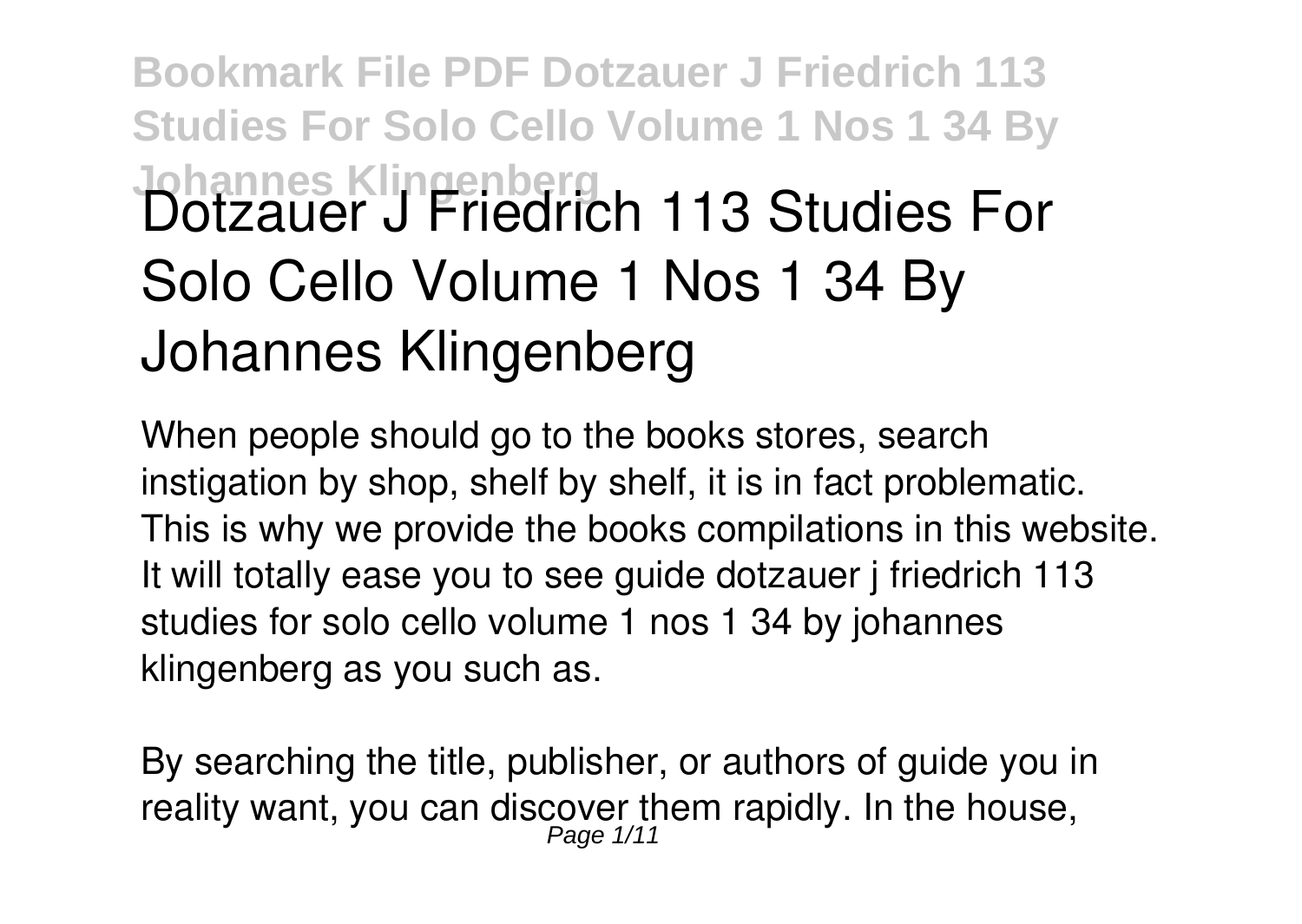**Bookmark File PDF Dotzauer J Friedrich 113 Studies For Solo Cello Volume 1 Nos 1 34 By**

**Johannes Klingenberg in your method can be all best place** within net connections. If you ambition to download and install the dotzauer j friedrich 113 studies for solo cello volume 1 nos 1 34 by johannes klingenberg, it is agreed simple then, back currently we extend the link to purchase and create bargains to download and install dotzauer j friedrich 113 studies for solo cello volume 1 nos 1 34 by johannes klingenberg therefore simple!

FeedBooks provides you with public domain books that feature popular classic novels by famous authors like, Agatha Christie, and Arthur Conan Doyle. The site allows you to download texts almost in all major formats such as, EPUB, MOBI and PDF. The site does not require you to register and hence, you can download books directly from the categories Page 2/11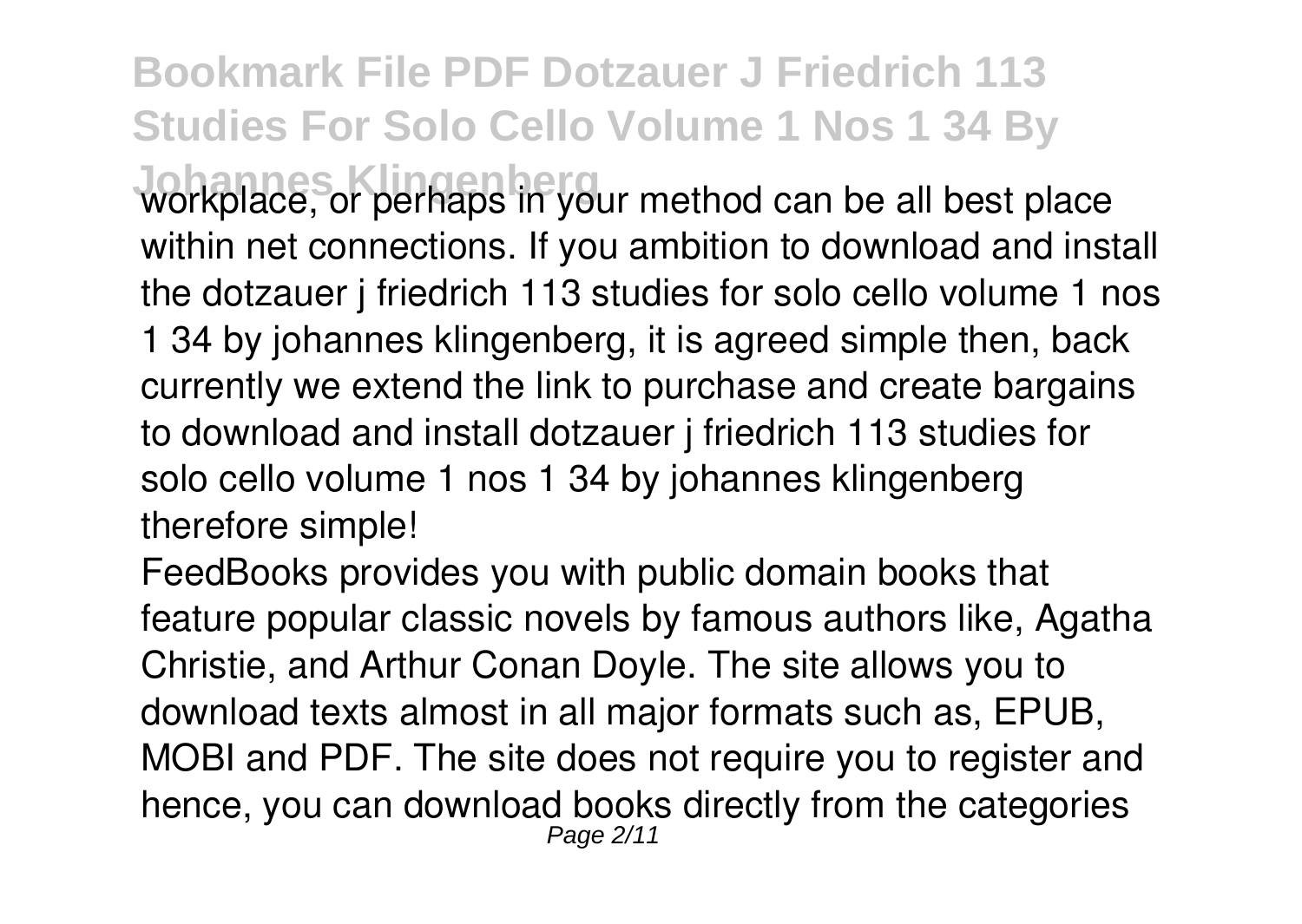**Bookmark File PDF Dotzauer J Friedrich 113 Studies For Solo Cello Volume 1 Nos 1 34 By Johnanned on the left menu.** The best part is that FeedBooks is a fast website and easy to navigate. **Dotzauer J Friedrich 113 Studies** Preliminary clinical studies have shown that patients treated with mild hypothermia after cardiac arrest have an improved neurologic outcome, without important side effects, as

compared with the ...

**Mild Therapeutic Hypothermia to Improve the Neurologic Outcome after Cardiac Arrest**

and comparatively easy to study, both experimentally and in the field. In addition, such transmission is generally amenable to medical and public health interventions. Unlike many chronic and ...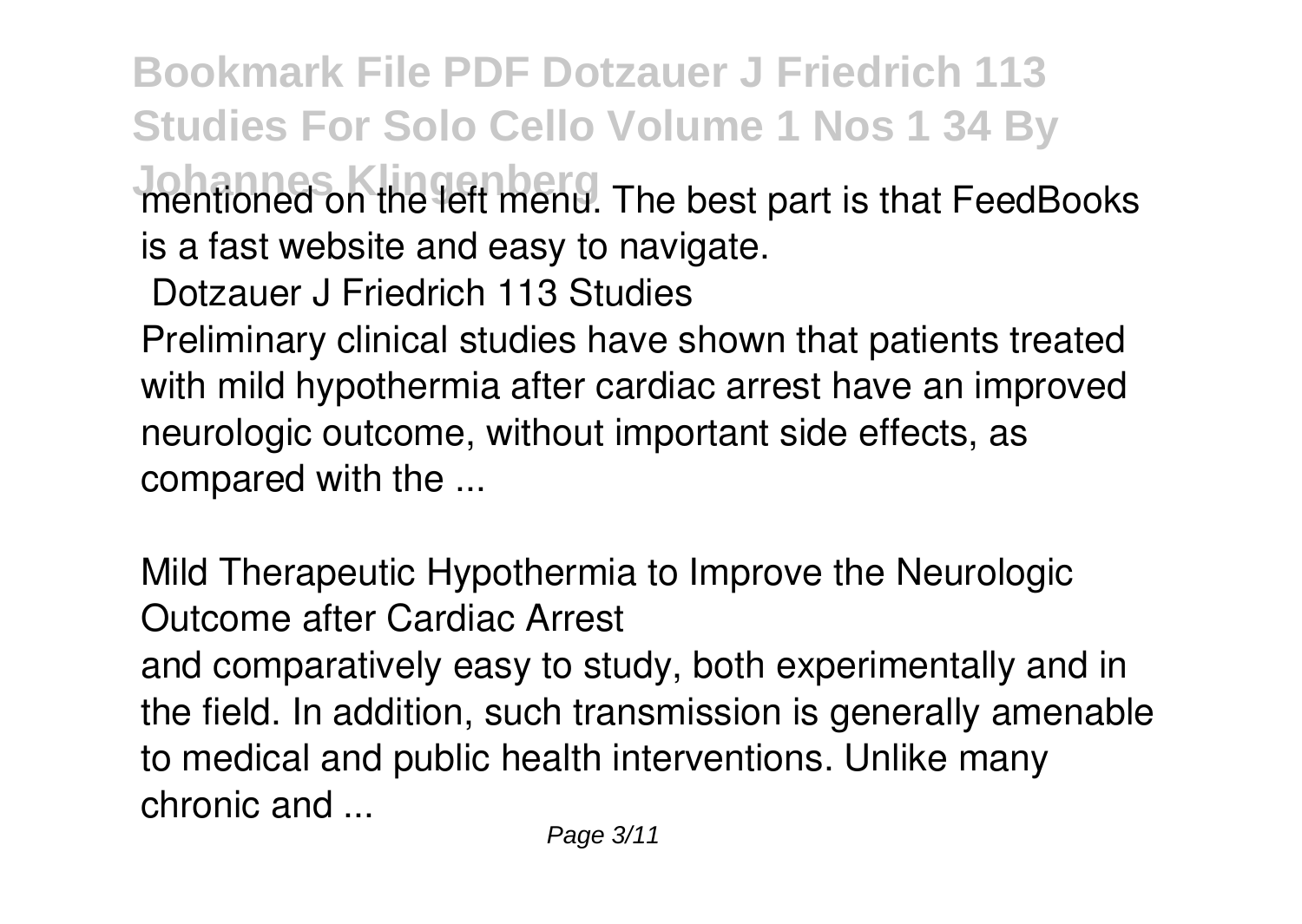**Bookmark File PDF Dotzauer J Friedrich 113 Studies For Solo Cello Volume 1 Nos 1 34 By Johannes Klingenberg**

**The Perpetual Challenge of Infectious Diseases** This book is not a study of Canadian productivity per se ... Four The National Productivity Council Chapter Four The National Productivity Council (pp. 113-148) Nineteen hundred and sixty was not a ...

**Productivity and Prosperity: A Historical Sociology of Productivist Thought** SARS-CoV-2 infection poses a major threat to the lungs and multiple other organs, occasionally causing death. Until effective vaccines are developed to curb the pandemic, it is paramount to define ...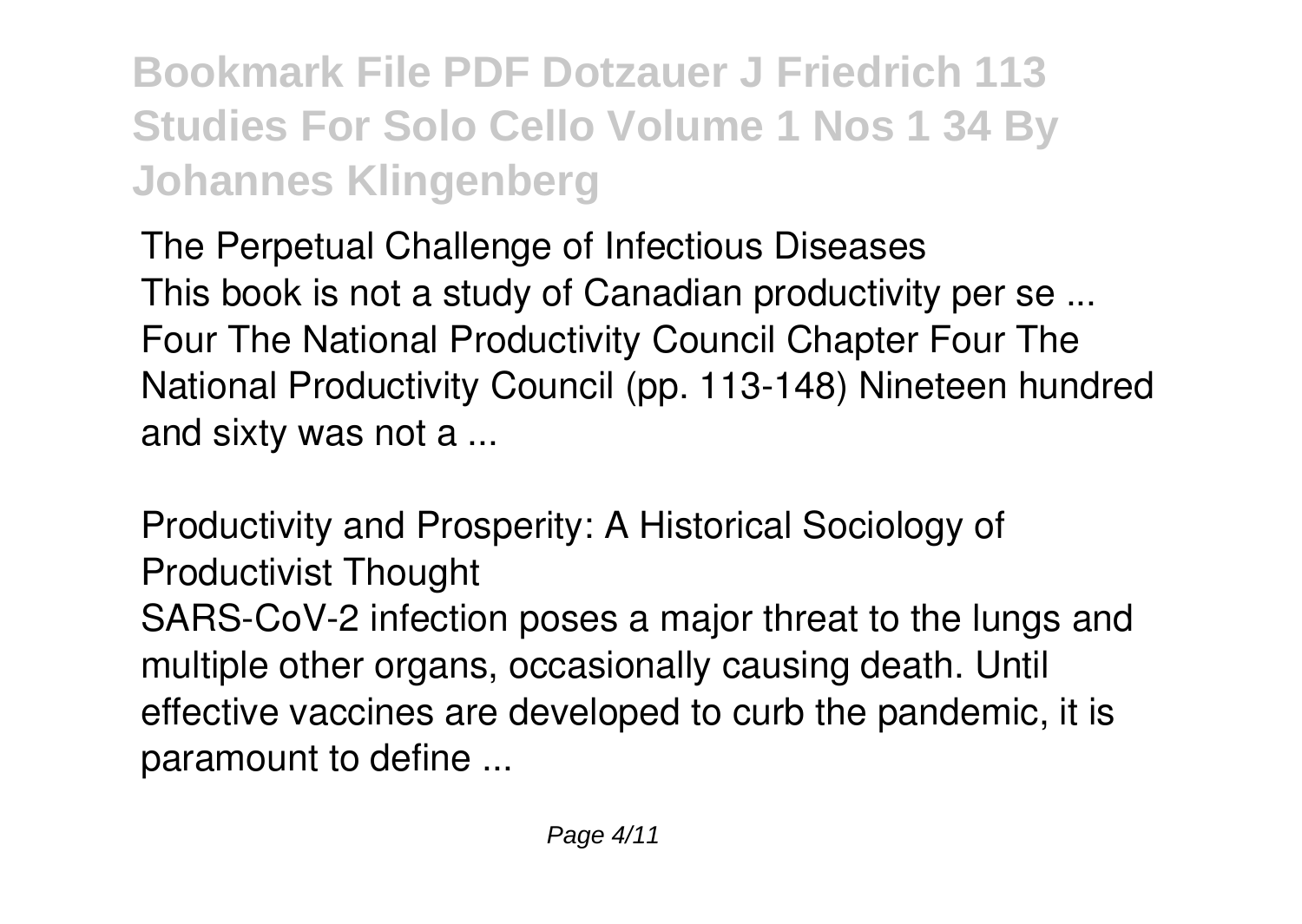**Bookmark File PDF Dotzauer J Friedrich 113 Studies For Solo Cello Volume 1 Nos 1 34 By Patients with COVID-19: in the dark-NETs of neutrophils** Studies to define the clinical and laboratory characteristics of MIS-C should continue, including identification of parameters that will help distinguish the illness from other similar conditions.

**COVID-19 Associated Multisystem Inflammatory Syndrome in Children I United States, MarchIJuly 2020** Nonetheless, there remains a notable knowledge and scale gap between contemporary studies of global biodiversity trends of the past century (2) and studies examining early anthropogenic effects on ...

**Global acceleration in rates of vegetation change over the** Page 5/11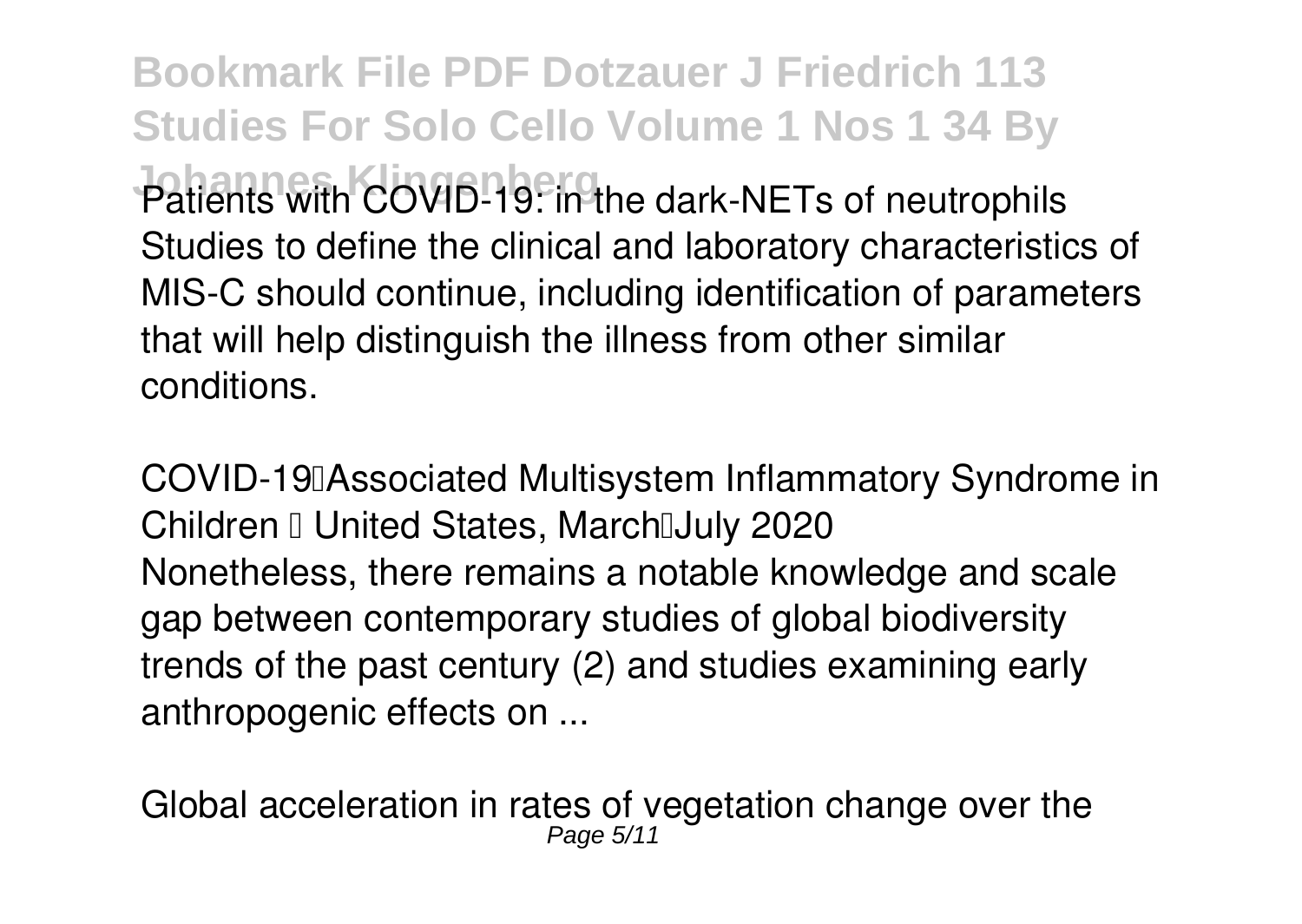## **Bookmark File PDF Dotzauer J Friedrich 113 Studies For Solo Cello Volume 1 Nos 1 34 By Johannes Klingenberg past 18,000 years**

Bleich, Erik 2005. The legacies of history? Colonization and immigrant integration in Britain and France. Theory and Society, Vol. 34, Issue. 2, p. 171. Kim, Nam-Kook 2005. The Way of Evolution of ...

**Race Politics in Britain and France** Müller, Harald 2004. Arguing, Bargaining and all that: Communicative Action, Rationalist Theory and the Logic of Appropriateness in International Relations. European Journal of International Relations ...

**The EU, NATO and the Integration of Europe** 2 Max Planck Institute for the Science of Light and Institute of Page 6/11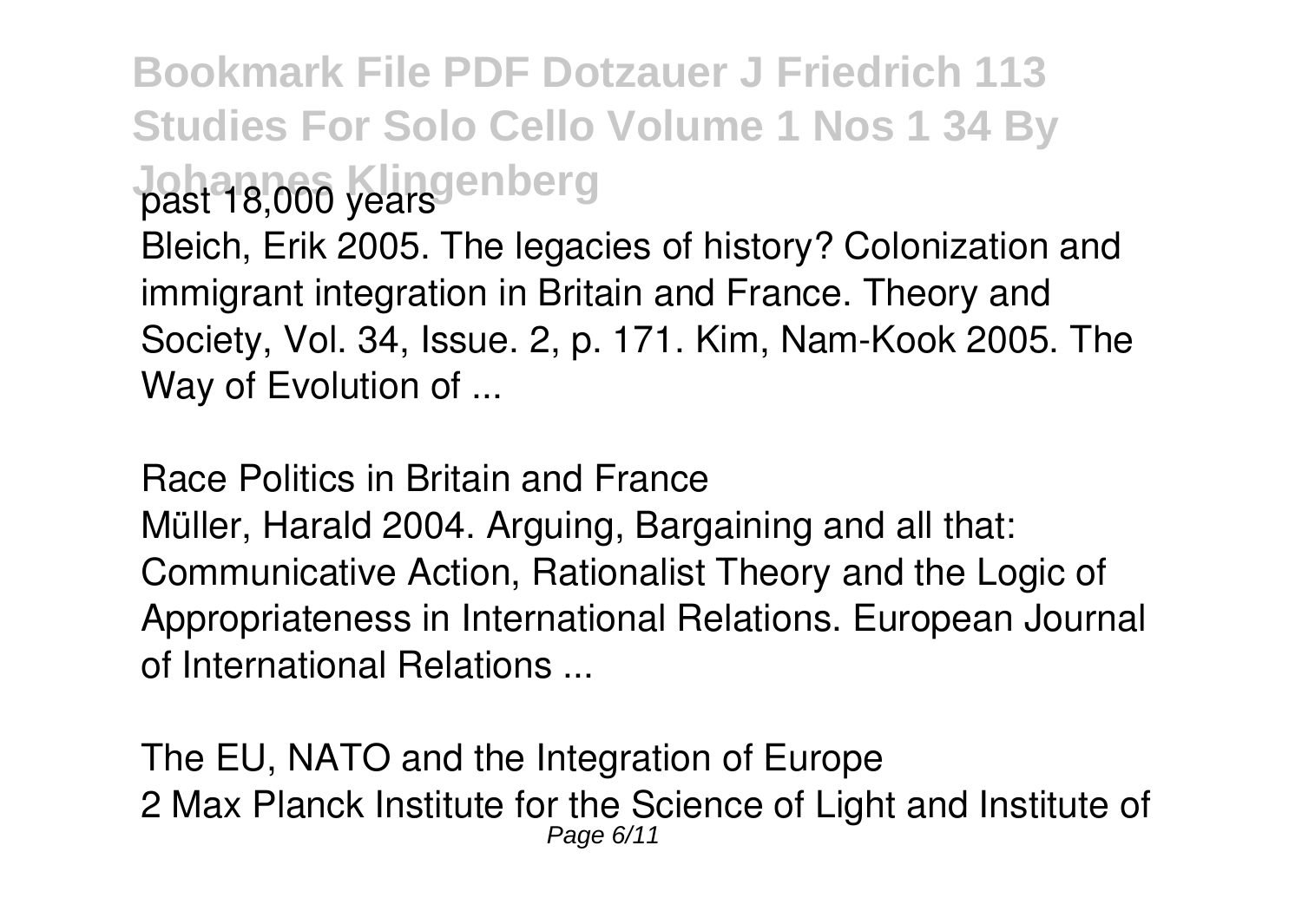**Bookmark File PDF Dotzauer J Friedrich 113 Studies For Solo Cello Volume 1 Nos 1 34 By Johns, Information and Photonic, Friedrich-Alexander-**Universität Erlangen ... field equations. Our study focuses on the preservation ...

**Free-space propagation of high-dimensional structured optical fields in an urban environment** We (also) believe this approach closely mimics the natural immune response to Covid-19; our studies confirm that we see similar ratios of binding and neutralising antibodies in vaccinated ...

**CureVac: Last Call For Investors Before Likely Positive COVID Vaccine Data Drops** Advancements in data collection techniques have produced a Page 7/11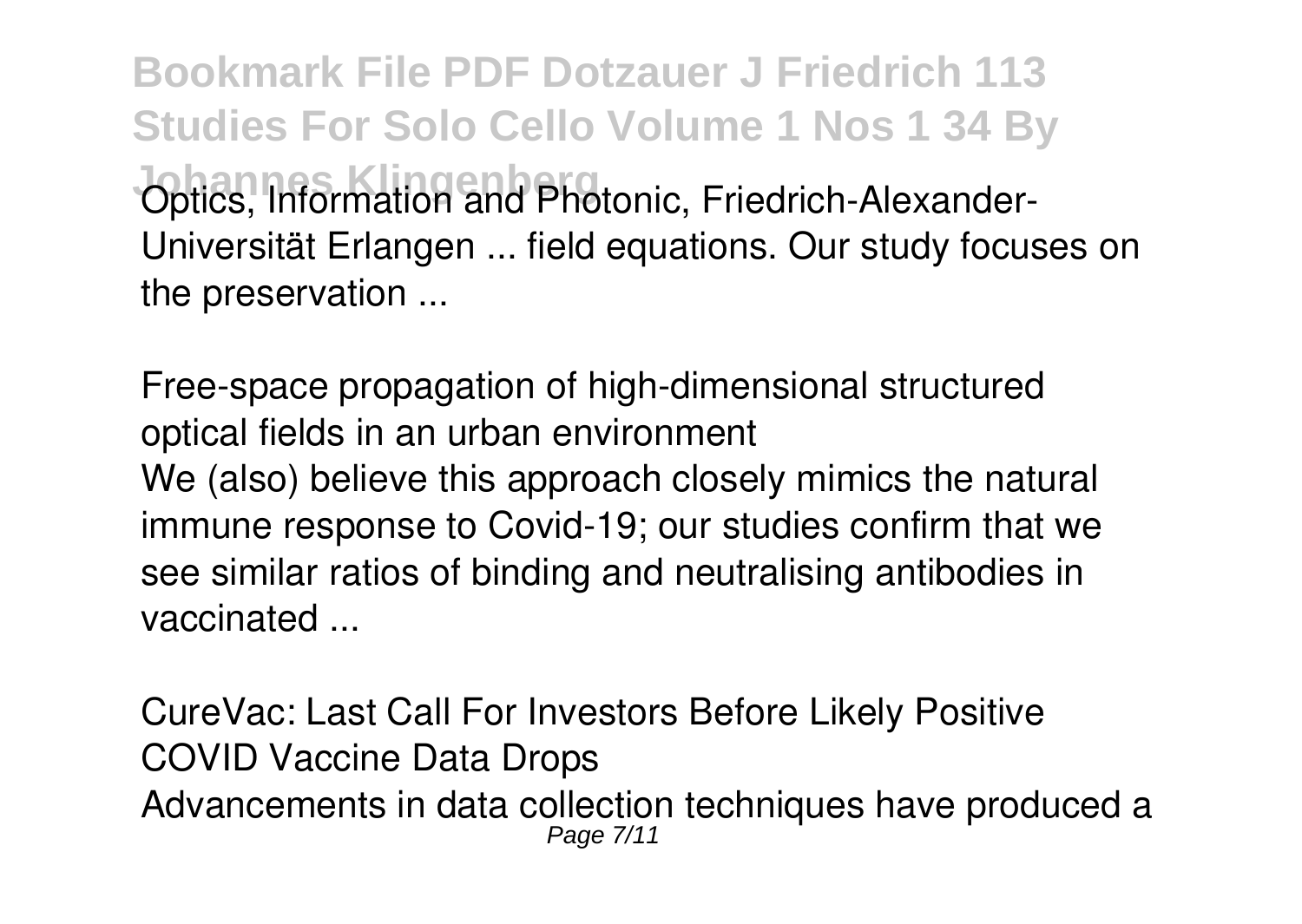**Bookmark File PDF Dotzauer J Friedrich 113 Studies For Solo Cello Volume 1 Nos 1 34 By Johannes Klindes indexing both self ... College London,** 2019). 2. Twenge, J. M. Have smartphones destroyed a generation?

**A systematic review and meta-analysis of discrepancies between logged and self-reported digital media use** Analyse und Dokumente, Bonn 1993, 113 S. [Dokumente zur Hochschulreform ... **IShort Twentieth Century** I. Vancouver 1999 [= Special Issue of Journal of Baltic Studies 30 (1999), S. 283-391]. Vom ...

**E-Mail: muehleed@uni-muenster.de IO Futuro da Bioética (The Future of Bioethics)II (with J.F.** Keenan), Bioethikos 5, no. 1 (2011): 10-20. "Oncofertility and Page 8/11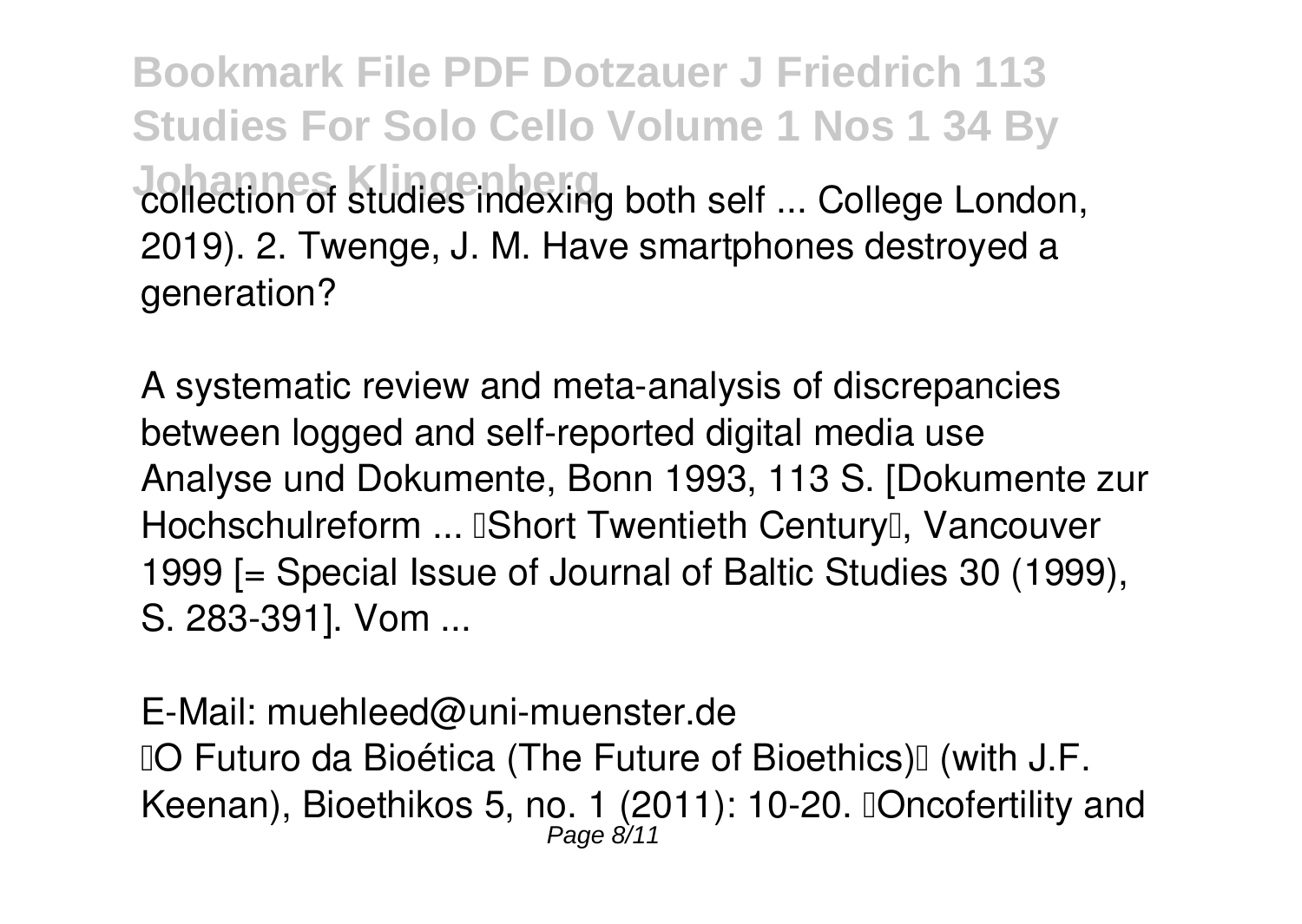**Bookmark File PDF Dotzauer J Friedrich 113 Studies For Solo Cello Volume 1 Nos 1 34 By** *<u>Ine Boundaries of Moral Reflection<sup>®</sup>* (with P. Lauritzen),</u> Theological Studies ...

**Andrea Vicini, S.J.**

Amid the COVID-19 crisis, the global market for Seafood estimated at US\$113.2 Billion in the year 2020, is projected to reach a revised size of US\$133.9 Billion by 2026, growing at a CAGR of  $2.9\%$ 

**Global Seafood Market to Reach \$133.9 Billion by 2026** For 2021, the Company has budgeted to incur approximately \$113.7 million of the estimated ... where it has completed a feasibility study on the Las Chispas Project and is proceeding with mine ...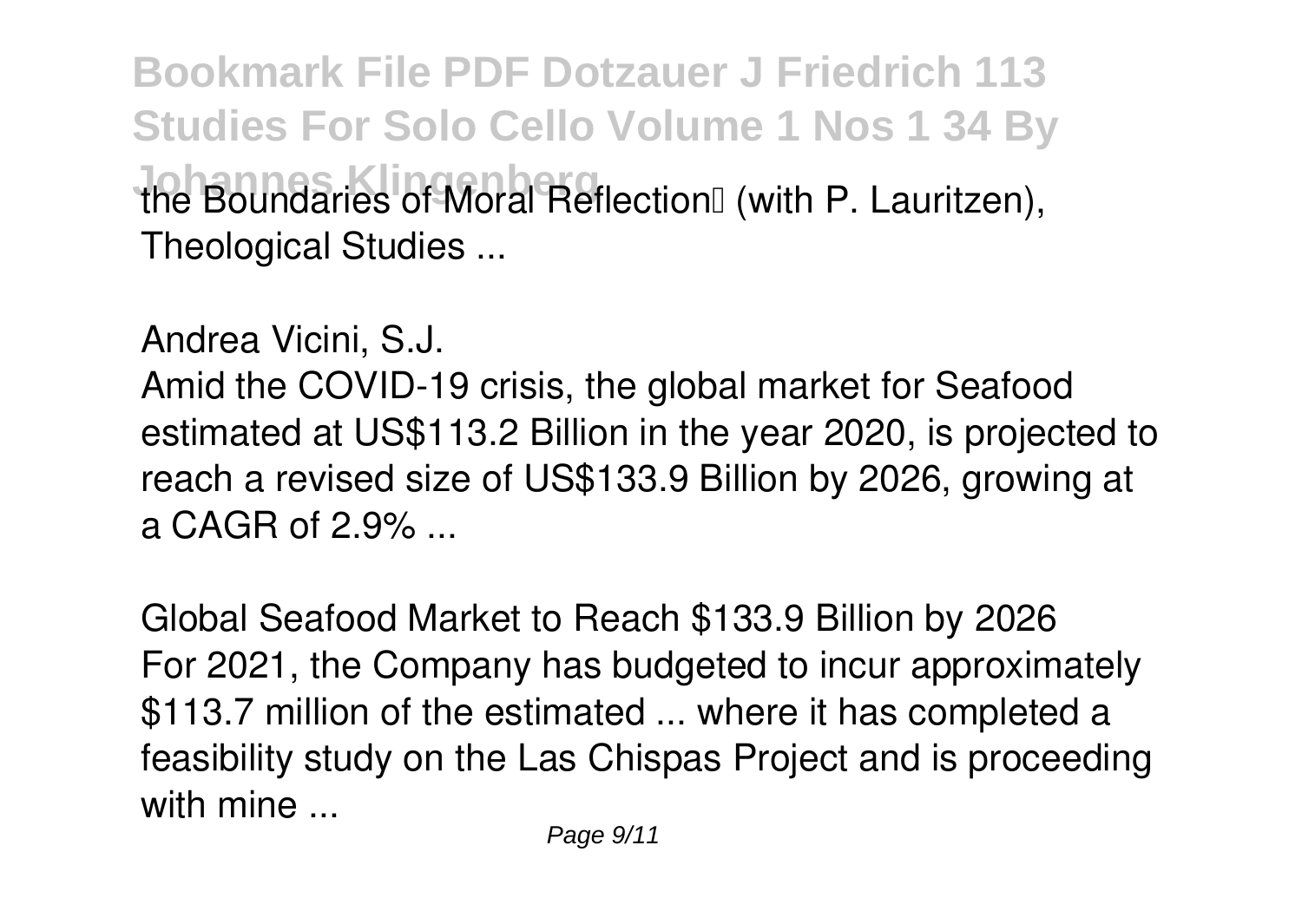**Bookmark File PDF Dotzauer J Friedrich 113 Studies For Solo Cello Volume 1 Nos 1 34 By Johannes Klingenberg**

**SilverCrest Reports Q1 2021 Financial Results and Update** He earned his B.A.in economics from Amherst College, and his J.D. from Harvard Law School. Scott is admitted to practice in New York and Massachusetts and is active on several industry committees.

**Scott L. Flood Joins SMBC as Managing Director and U.S. General Counsel** Prinz, Michael J ... s Studies in Intellectual History 229), Leiden: Brill 2014; rezensiert in: Theologie und Philosophie 91 (2016), 433-434. Thomas Marschler/Thomas Schärtl, Dogmatik heute.